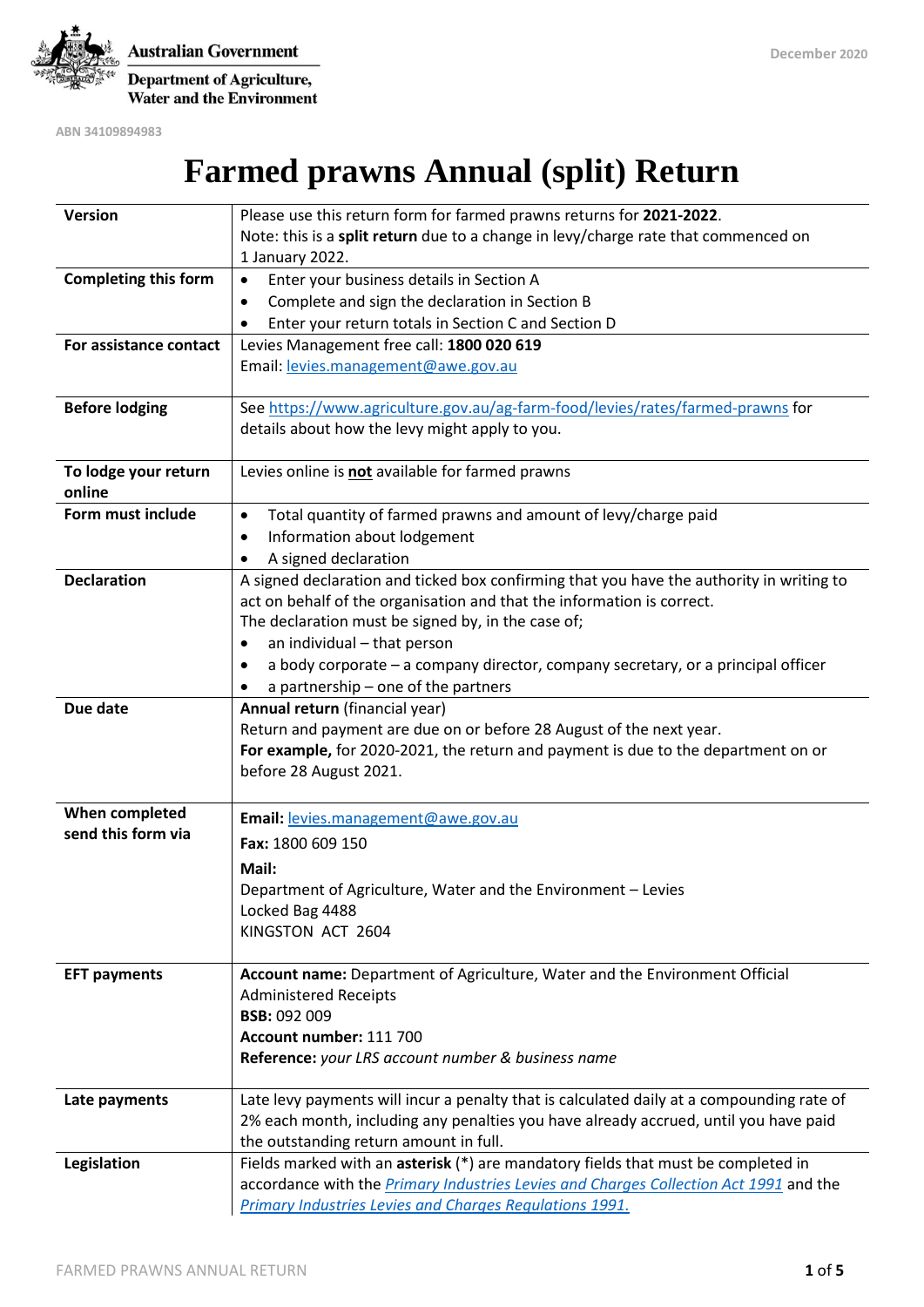| <b>Australian Government</b>                                          |
|-----------------------------------------------------------------------|
| <b>Department of Agriculture,</b><br><b>Water and the Environment</b> |

## **Farmed prawns Annual (split) Return**

|  |  |  |  |  | DECENIDER ZUZU |  |  |
|--|--|--|--|--|----------------|--|--|
|  |  |  |  |  |                |  |  |
|  |  |  |  |  |                |  |  |

**December 2020** 

| <b>OFFICE USE ONLY</b> |
|------------------------|
| Date:                  |
| Return ID:             |
| Signed:                |
|                        |

### SECTION A: Lodgement details

| LRS account number |                                                                                                                    | Year ended*       |    |
|--------------------|--------------------------------------------------------------------------------------------------------------------|-------------------|----|
|                    | Please note that your LRS account number is required for account management purposes.                              |                   |    |
| ABN/ACN*           |                                                                                                                    |                   |    |
| Name*              |                                                                                                                    |                   |    |
|                    | Please note that name can be either the name of a company or an individual. Please use whichever is most relevant. |                   |    |
| Address*           |                                                                                                                    |                   |    |
| Postal Address*    |                                                                                                                    |                   |    |
| Phone              |                                                                                                                    | Fax               |    |
| Email              |                                                                                                                    |                   |    |
| Method of payment: | Money Order $\Box$<br>Cheque $\Box$<br>EFT    <br>Date deposited: $\sqrt{2\pi}$                                    | Levy/Charge paid* | \$ |

### SECTION B: Declaration

**Declaration: I declare that to the best of my knowledge the information contained on this return form and any attachments is correct in every essential detail.** Giving false or misleading information is a criminal offence.

| Title      | First name* | Last name*                                                                                                                                                                                                       |
|------------|-------------|------------------------------------------------------------------------------------------------------------------------------------------------------------------------------------------------------------------|
|            |             | have the authority to sign this declaration as a director, secretary or principal officer of the body<br>corporate, partner, owner or other person, authorised in writing to act on behalf of this organisation. |
| Signature* |             | Date*                                                                                                                                                                                                            |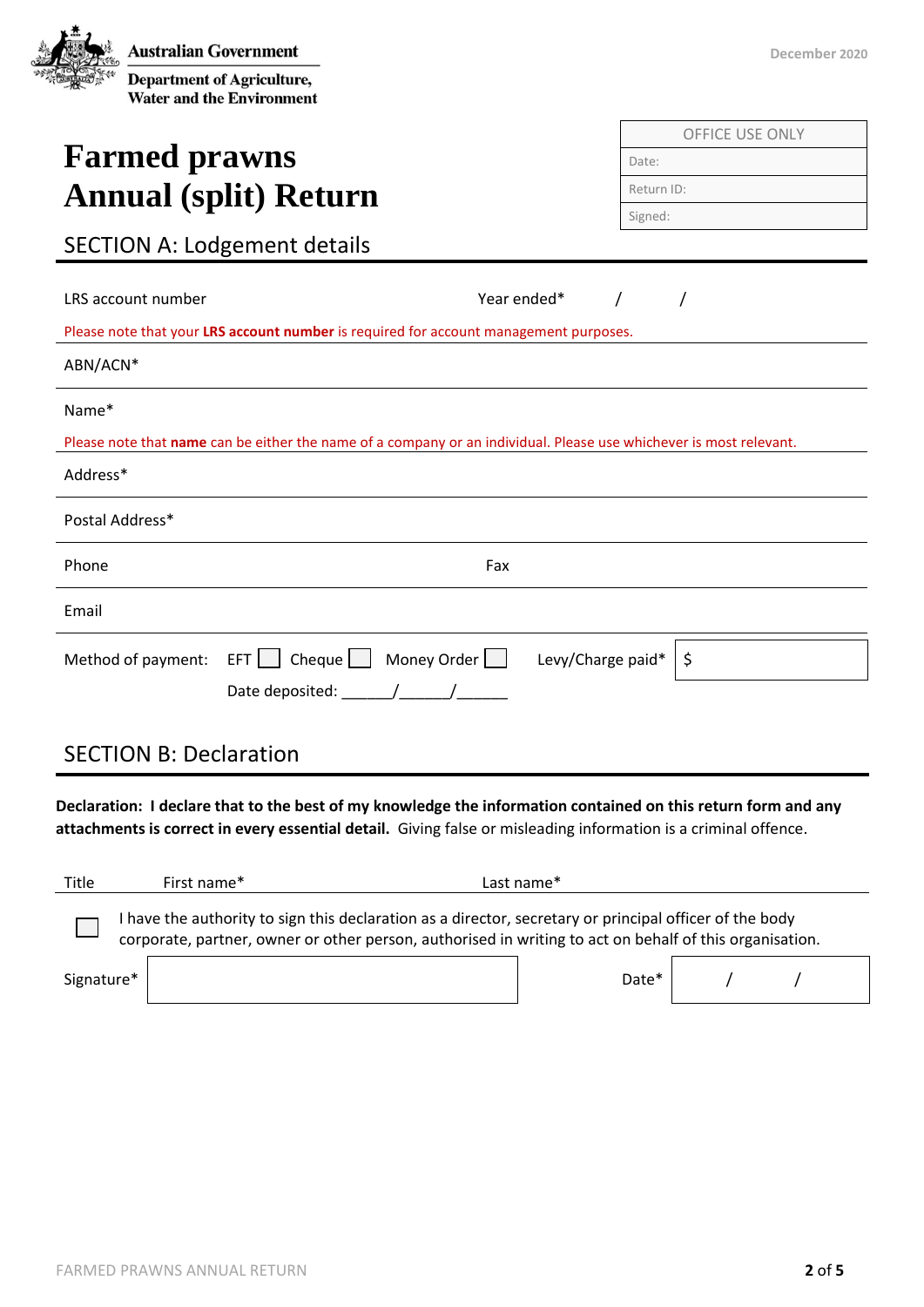

Department of Agriculture, **Water and the Environment** 

### SECTION C: Total quantity and levy details **for 1 July 2021 to 31 December 2021**

#### **Domestic levy**

| Commodity:<br><b>Farmed prawns</b> | <b>LMU</b> | (i)<br>Weight<br>produced* | (ii)<br>Weight<br>delivered for<br>storage* | $(i) - (ii) = (iii)$<br>Weight of<br><b>leviable</b><br>prawns* | (iv)<br>Levy rate | $(iii) \times (iv) =$<br>Levy payable* |
|------------------------------------|------------|----------------------------|---------------------------------------------|-----------------------------------------------------------------|-------------------|----------------------------------------|
| Banana prawn                       | 121        | 1a                         | 1 <sub>b</sub>                              | 01                                                              | 3.64 cents/kg     | \$                                     |
| Black tiger prawn                  | 121        | 2a                         | 2 <sub>b</sub>                              | 02                                                              | 3.64 cents/kg     | \$                                     |
| Brown tiger prawn                  | 121        | 3a                         | 3 <sub>b</sub>                              | 03                                                              | 3.64 cents/kg     | \$                                     |
| Kuruma prawn                       | 121        | 4a                         | 4b                                          | 04                                                              | 3.64 cents/kg     | \$                                     |
| School prawn                       | 121        | 5a                         | 5b                                          | 05                                                              | 3.64 cents/kg     | \$                                     |
|                                    | \$         |                            |                                             |                                                                 |                   |                                        |

#### **Export charge**

| Commodity:<br><b>Farmed prawns</b> | LMU | (i)<br>Weight exported* | (i)<br>Charge rate | $(i) \times (ii) =$<br>Charge payable* |
|------------------------------------|-----|-------------------------|--------------------|----------------------------------------|
| Banana prawn                       | 121 | 06                      | 3.64 cents/kg      | \$                                     |
| Black tiger prawn                  | 121 | 07                      | 3.64 cents/kg      | \$                                     |
| Brown tiger prawn                  | 121 | 08                      | 3.64 cents/kg      | \$                                     |
| Kuruma prawn                       | 121 | 09                      | 3.64 cents/kg      | \$                                     |
| School prawn                       | 121 | 10                      | 3.64 cents/kg      | \$                                     |
|                                    | \$  |                         |                    |                                        |

#### **TOTAL LEVY/CHARGE PAYABLE (A)+(B)**  $\Big|\S$

GST is not applied to Australian Government levies and charges.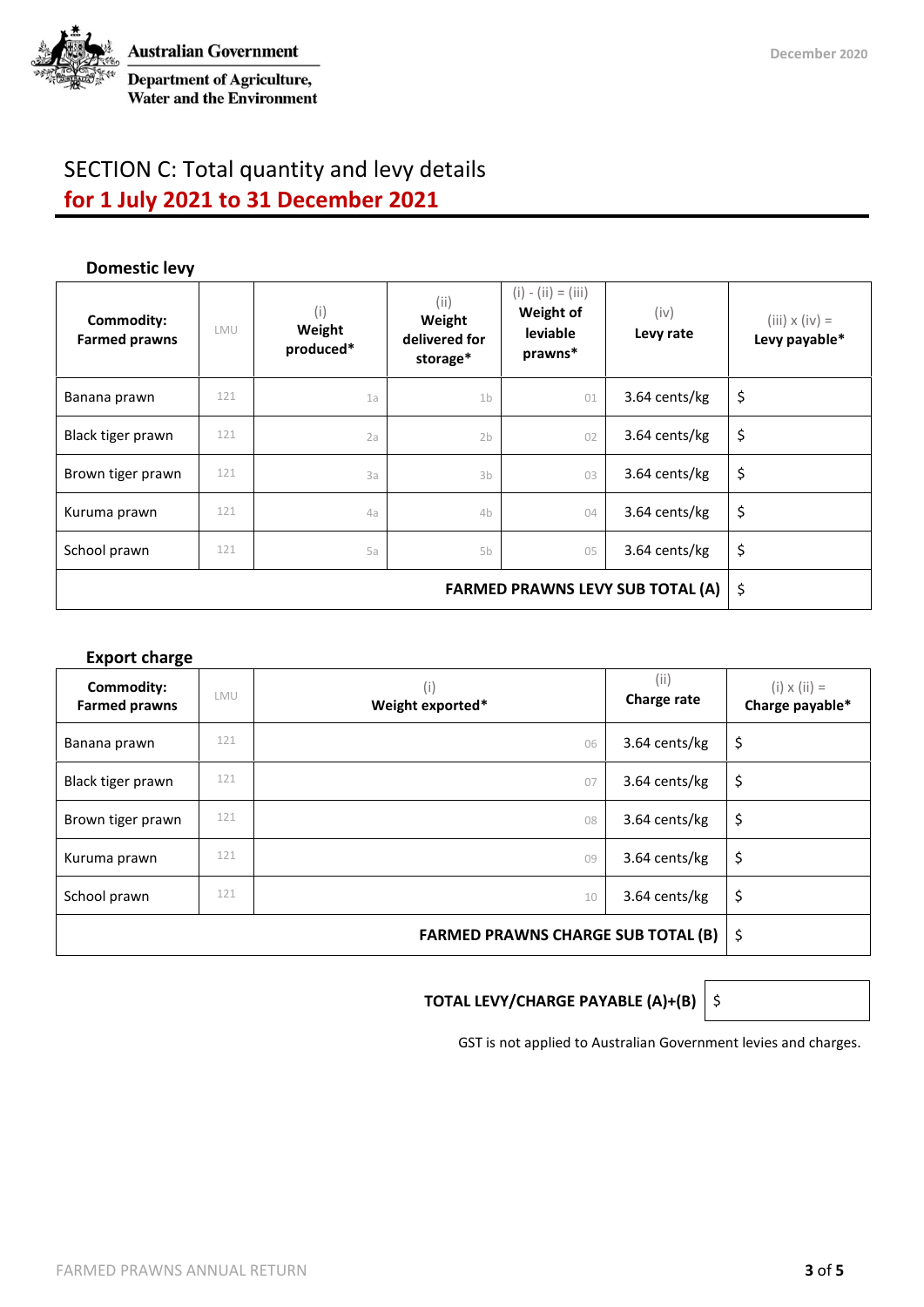

**Australian Government** Department of Agriculture, **Water and the Environment** 

### SECTION D: Total quantity and levy details **for 1 January 2022 to 30 June 2022**

#### **Domestic levy**

| Commodity:<br><b>Farmed prawns</b> | LMU | (i)<br>Weight<br>produced* | (i)<br>Weight<br>delivered for<br>storage* | $(i) - (ii) = (iii)$<br>Weight of<br>leviable<br>prawns* | (iv)<br>Levy rate | $(iii) \times (iv) =$<br>Levy payable* |
|------------------------------------|-----|----------------------------|--------------------------------------------|----------------------------------------------------------|-------------------|----------------------------------------|
| Banana prawn                       | 121 | 1a                         | 1 <sub>b</sub>                             | 01                                                       | 6.65 cents/kg     | \$                                     |
| Black tiger prawn                  | 121 | 2a                         | 2 <sub>b</sub>                             | 02                                                       | 6.65 cents/kg     | \$                                     |
| Brown tiger prawn                  | 121 | 3a                         | 3 <sub>b</sub>                             | 03                                                       | 6.65 cents/kg     | \$                                     |
| Kuruma prawn                       | 121 | 4a                         | 4 <sub>b</sub>                             | 04                                                       | 6.65 cents/kg     | \$                                     |
| School prawn                       | 121 | 5a                         | 5b                                         | 05                                                       | 6.65 cents/kg     | \$                                     |
|                                    | \$  |                            |                                            |                                                          |                   |                                        |

#### **Export charge**

| Commodity:<br><b>Farmed prawns</b> | LMU | (i)<br>Weight exported* | (i)<br>Charge rate | $(i) \times (ii) =$<br>Charge payable* |
|------------------------------------|-----|-------------------------|--------------------|----------------------------------------|
| Banana prawn                       | 121 | 06                      | 6.65 cents/kg      | \$                                     |
| Black tiger prawn                  | 121 | 07                      | 6.65 cents/kg      | \$                                     |
| Brown tiger prawn                  | 121 | 08                      | 6.65 cents/kg      | \$                                     |
| Kuruma prawn                       | 121 | 09                      | 6.65 cents/kg      | \$                                     |
| School prawn                       | 121 | 10                      | 6.65 cents/kg      | \$                                     |
|                                    | \$  |                         |                    |                                        |

#### **TOTAL LEVY/CHARGE PAYABLE (A)+(B)** \$

GST is not applied to Australian Government levies and charges.